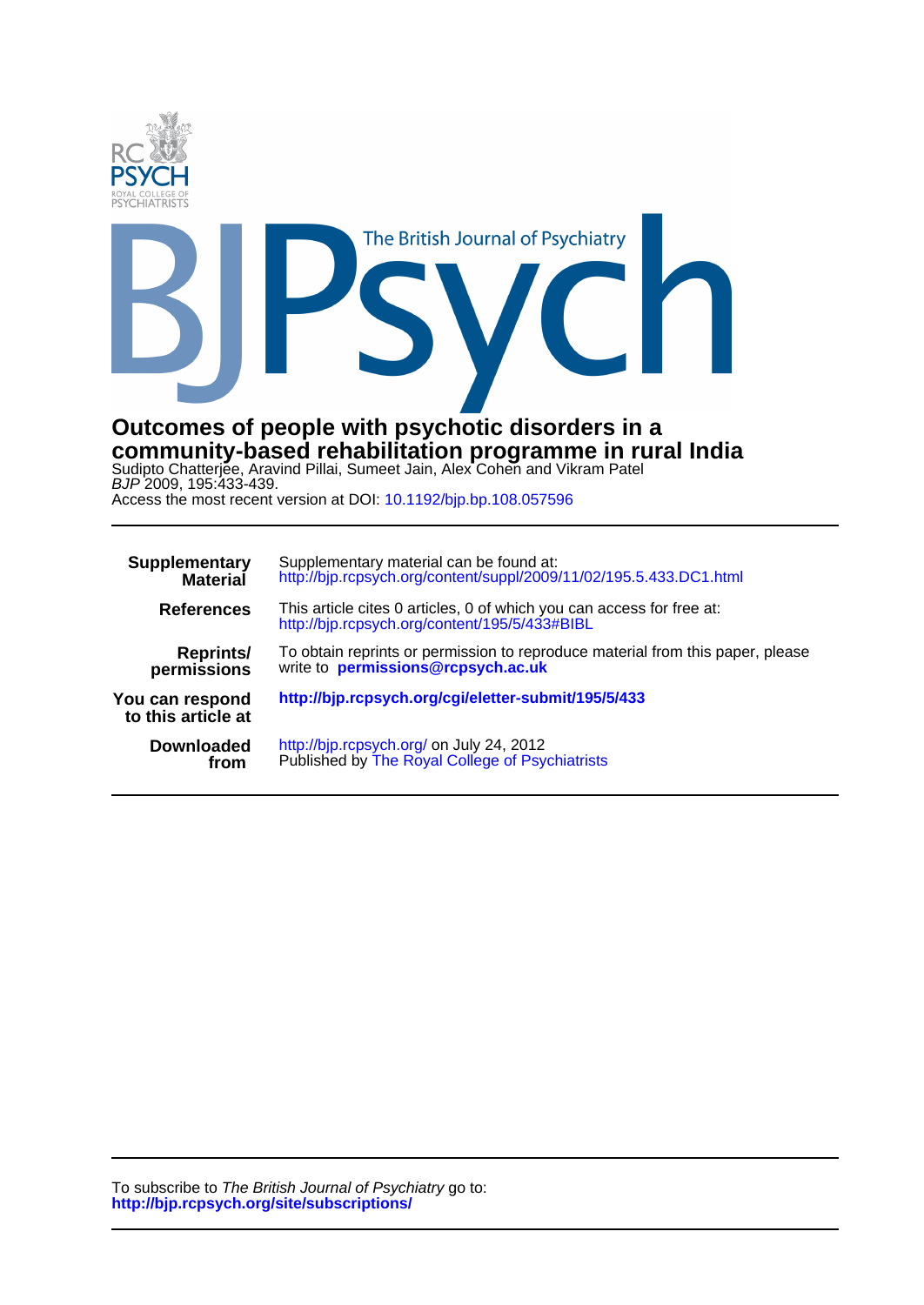# Outcomes of people with psychotic disorders in a community-based rehabilitation programme in rural India

Sudipto Chatterjee, Aravind Pillai, Sumeet Jain, Alex Cohen and Vikram Patel

## Background

There is little evidence of the feasibility, acceptability and impact of services for the care of people with psychotic disorders in low- and middle-income countries.

## Aims

To describe the scaling up and impact of a community-based rehabilitation programme for people with psychotic disorders in a very-low-resource setting.

#### Methods

Longitudinal study of people with psychotic disorders who had been ill for an average of 8 years in a rural Indian community. All individuals received a community-based intervention package comprising psychotropic medications, psychoeducation, adherence management, psychosocial rehabilitation and support for livelihoods. The primary outcome was change in disability scores.

#### Results

The cohort consisted of 256 people with psychotic disorders (schizophrenia, bipolar affective disorder and other psychosis) of whom 236 people completed the end-point assessments (92%), with a median follow-up of 46 months.

There were significant reductions ( $P < 0.05$ ) in the levels of disability for the cohort, the vast majority (83.5%) of whom engaged with the programme. On multivariate analyses, lower baseline disability scores, family engagement with the programme, medication adherence and being a member of a self-help group were independent determinants of good outcomes. Lack of formal education, a diagnosis of schizophrenia and dropping out of the programme were independent determinants of poor outcomes.

#### Conclusions

Community-based rehabilitation is a feasible and acceptable intervention with a beneficial impact on disability for the majority of people with psychotic disorders in low-resource settings. The impact on disability is influenced by a combination of clinical, programme and social determinants.

## Declaration of interest

S.C. and V.P. are associated with a randomised controlled trial evaluation of the community-based rehabilitation intervention described in this paper, funded by the Wellcome Trust.

Although repeated calls have been made for accessible, equitable, acceptable and effective services for people with severe mental disorders,<sup>1</sup> a persistent and unacceptably large treatment gap remains for these conditions in low- and middle-income countries.<sup>2</sup> Even though evidence-based packages of care for these disorders have been identified, $3$  the actual delivery of treatments in resource-constrained settings remains a challenge<sup>4</sup> and is a global mental health priority.5 One of the most important barriers to appropriate service provision to people with persistent psychotic disorders is the lack of adequately trained specialist mental health personnel.<sup>6</sup> Non-specialist, low-cost human resources are essential to implement public health-oriented services in lowand middle-income countries where specialist resource constraints are likely to continue.<sup>7</sup> One such method is community-based rehabilitation where services are provided in close collaboration between specialists and locally available personnel, within an explicit human rights and developmental framework.<sup>8</sup> We have previously reported on the efficacy of community-based rehabilitation for people with chronic schizophrenia in a rural area of India compared with routine out-patient care.<sup>9</sup> Although community-based rehabilitation approaches are being more widely implemented in low- and middle-income countries,<sup>10</sup> their acceptability, impact on social outcomes of service users, and determinants of these outcomes are inadequately described.

We describe the uptake and impact of a service using the community-based rehabilitation framework for people with psychotic disorders within a defined catchment area in a rural, impoverished community in India. The programme was

implemented by the Ashagram Trust, a community-based nongovernmental organisation. We describe the functional (disability) outcomes of people with psychotic disorders; identify the determinants of their outcomes; and highlight the research and policy implications of this study for service provision in rural areas of low- and middle-income countries.

## Method

#### Setting

The community-based rehabilitation programme was implemented in the administrative 'block' (subdistrict) of Pati, which is located in the district of Barwani in the state of Madhya Pradesh, India. Pati has a population of 125 463 living in 106 villages, as per the 2001 census (www.censusindia.gov.in). The majority (92.6%) of the people are 'scheduled tribes' (official government terminology for the indigenous people of India) who are dependent on seasonal agriculture and animal husbandry. Pati is one of the most underdeveloped areas in India with 82.6% living below the poverty line (defined as the cost of an average Indian food consumption basket amounting to 2400 calories/day for rural areas; this translates approximately into \$2USD/day at current monetary rates). Prior to the rehabilitation programme, there were no mental health services in Pati.

## Sample

Our previous rehabilitation programme<sup>9</sup> was the template for the scaled up services in Pati. Services were provided to people with a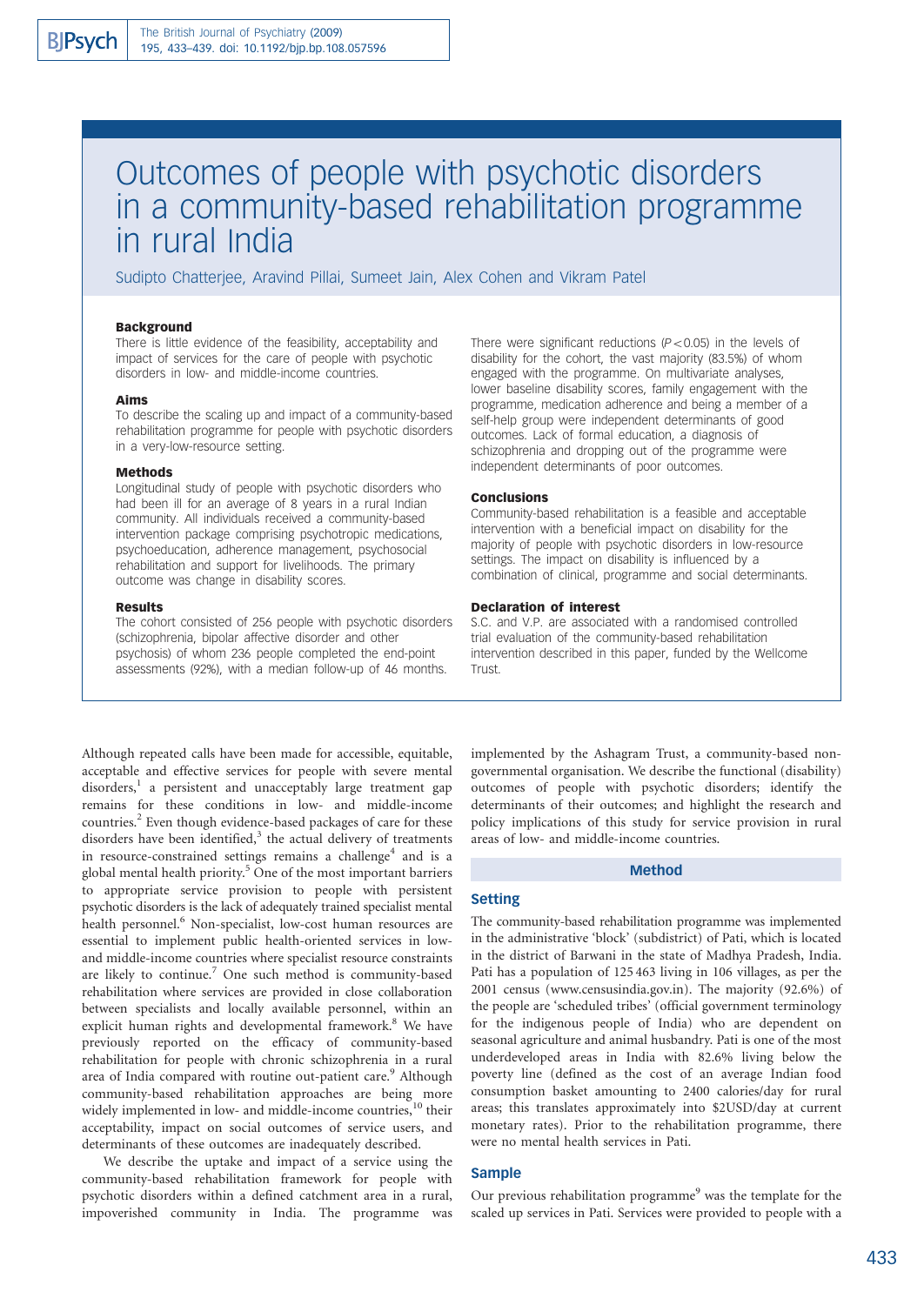broad range of mental disorders, viz. psychotic and common mental (depression and anxiety) disorders, epilepsy and intellectual disability. In this paper, we describe the outcomes of people with psychotic disorders – schizophrenia, bipolar disorders and 'other' psychotic disorders – who had experienced at least 6 months of the illness and had been enrolled in the programme for a minimum of 12 months, over a total median period of 46 months.

# The intervention

To improve access to the population living in isolated locations, the community teams were based in four different 'clusters'. Each cluster consisted of four to five community-based rehabilitation workers supervised by a cluster coordinator. The rehabilitation workers received an initial 4-week training programme comprising modules covering the recognition and management of people with mental disorders (details of the training programme are available from S.C.). A continuing supervision process during the weekly meetings with the cluster coordinators, during monthly team meetings with the programme psychiatrist and during the psychiatrist's visit to the outreach camps was followed to improve and sustain the skills of these rehabilitation workers during the programme. The overall structure, personnel and their key roles in the programme are shown in online Fig. DS1.

Specialist care was provided by a psychiatrist through monthly outreach camps in each of the clusters. Usually arranged in a primary health clinic, these camps were held on a predesignated day of the month known to service users. In these camps, both new referrals and those being followed up were assessed, and drug treatments prescribed. Second-generation oral antipsychotic medication (risperidone and olanzapine) was the preferred choice since there are no significant cost differences between these and the first-generation antipsychotic medications in India. Selective serotonin reuptake inhibitors (fluoxetine and sertraline) were the most commonly used antidepressants, and mood stabilisers (lithium and carbamazepine) were used as necessary. Whenever clinically appropriate, depot antipsychotics (zuclopenthixol decanoate) and benzodiazepines (e.g. clonazepam, lorazepam) were also utilised. The individual components of the programme are described in online Table DS1. Self-help groups, comprising service users and community members, focused on livelihood support through microcredit facilities and social reintegration.

## Data collection

Enrolment of participants in the community-based rehabilitation programme was initiated in September 2001 and the end-point assessment was conducted between May and August 2006. Data for each participant were collected at the point of programme entry and at the time of the end-point assessment. Verbal consent (in view of the very low literacy rates in the area) from both the participant and key family members was obtained routinely before the end-point data collection.

## Primary outcome

The primary outcome was the change in disability scores between entry into the programme and at end-point. This was assessed using the Indian Disability Evaluation Assessment Scale (IDEAS).<sup>11</sup> The IDEAS, which is scored after a semi-structured interview with the primary caregiver, measures disabilities in four domains: self-care, interpersonal activities, communication and understanding, and work. The global score generates four categories of disabilities (from none to severe).

## Process indicators

Adherence to medication was coded as either complete, intermittent (total duration of non-adherence  $<$ 90 days in a year) or non-adherent  $(\geq 90$  days in a year of not taking medication). These categories were generated from the tertiles of the distribution of adherence data. For analysis, those with complete and intermittent adherence were combined into one category of adherence. Adherence was recorded by programme staff during home visits; since all participants were living with families who were intimately involved in their treatment, ratings were made in consultation with caregivers to provide reliable information. Participants who did not adhere to medication were asked to identify the most important reason for not continuing with treatment; the three most common responses were lack of money, preventing them from accessing the monthly camps to pick up medications; lack of information about the camps; and medication-related problems (lack of improvement, or sideeffects). Each of these was rated as a dichotomous variable. Participants were rated as having dropped out of the programme when they did not engage with the programme and refused further services; all other participants (including those who had been discharged in a planned manner) were considered to be engaged with the programme. Participants were considered as members of the self-help groups if they had formally enrolled themselves and had attended at least two of the previous 6 monthly meetings. These data were extracted from the clinical records and verified by the respective cluster coordinator.

# Other baseline measures

At the time of the initial assessment, the psychiatrist recorded participants' diagnoses using ICD–10 criteria<sup>12</sup> – the category of 'other psychoses' included those with schizoaffective disorder, delusional disorder, substance-induced chronic psychotic disorders and psychosis not otherwise specified. Duration of illness and other historical information were elicited from family care providers. All families were specifically asked whether lack of money to access treatment or treatment discontinuation was a reason why their family member had remained ill prior to engagement with the programme. During this initial engagement, the cluster coordinator made a global rating of the support provided to the participant by their family based on:

- . whether the person was being helped to complete activities of daily living
- . whether the person was encouraged to have some interactions within the family
- . whether the family had made any effort to provide treatment in the previous 12 months
- . whether the family were using any physical restraints on a regular basis.

If families did not provide any meaningful help despite having people in the house to do so, did not encourage interactions, had made no attempt to seek treatment (traditional healing or medical care) in the previous 12 months or were using physical restraints, they were rated as providing poor family support. The rehabilitation workers also collected sociodemographic and economic data from participants and their family using a modified version of a questionnaire that has been used in rural India (available from the authors on request).

#### Other end-point measures

To generate locally relevant measures of social outcomes for endpoint assessment, we conducted focus group discussions with the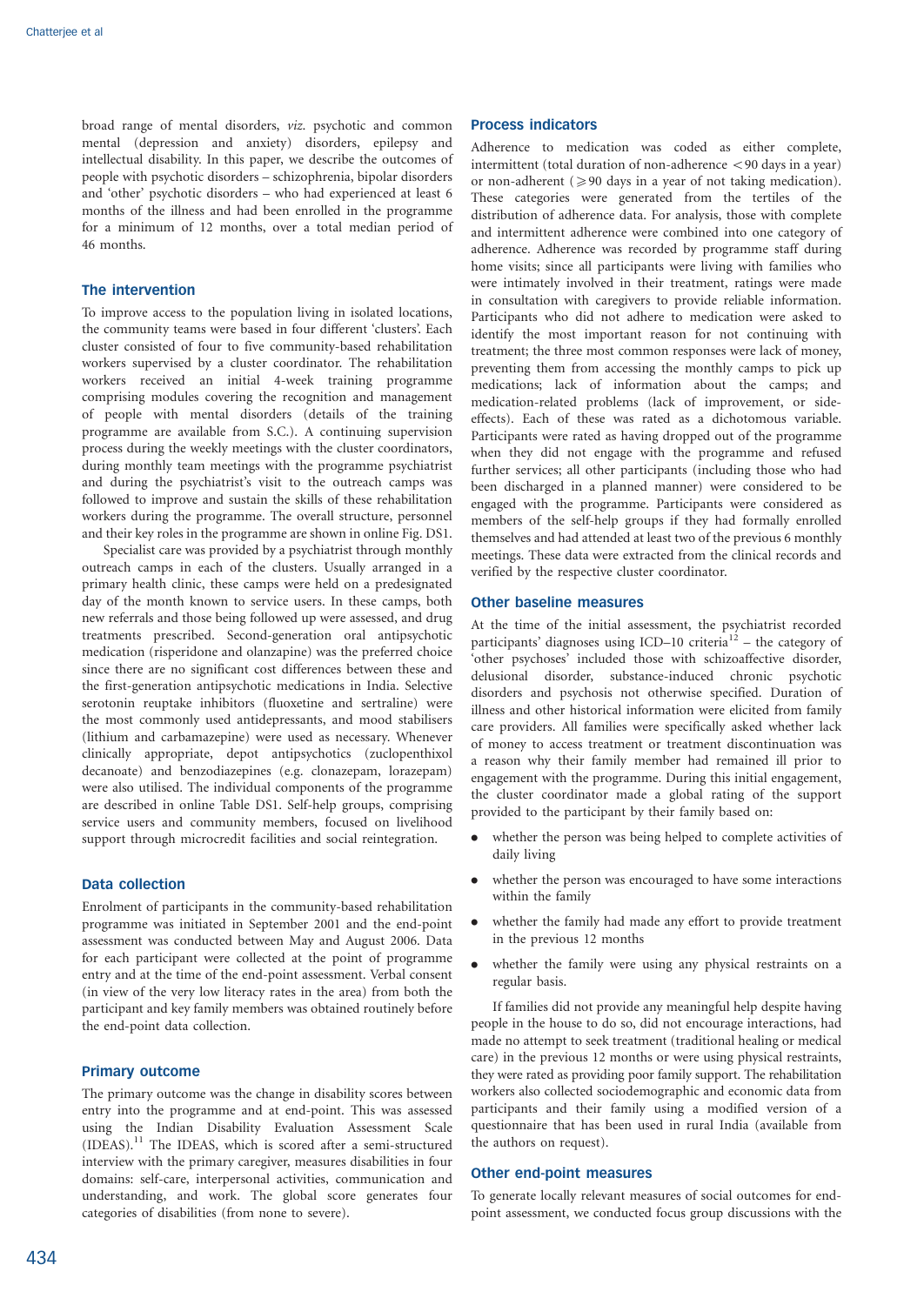community team, service users and selected self-help group members to identify a list of social activities that the community usually participated in. From this initial list, we compiled the most commonly cited items, such as attending festivals, marriages or working regularly, and rated them as dichotomous responses. We also generated a list of assets which families had acquired during the course of the intervention that could be reliably assessed; this included livestock, farming equipment, home appliances and home improvement activities. The list of gains in household assets was combined into a dichotomous composite variable, any asset gained after programme. At end-point, the rehabilitation workers recorded their global assessment of the quality of the family's engagement with the programme based on the quality of the therapeutic alliance, engagement in psychoeducation sessions, their partnership in implementing care plans, supervision of adherence, encouraging social interactions outside of the home environment, emotional support for the person with the illness and participating in local self-help group activities. Families were rated as supportive if they met at least three of these criteria.

## Analysis

The primary outcome measure was the change in IDEAS scores between baseline and end-point. The changes in scores were converted into three categories: minimal improvement  $\ll 20\%$ change from baseline), moderate improvement (20–40% change from baseline) and marked improvement  $(\geq 41\%$  change from baseline). These were determined a priori based on previous clinical experience and analysis of disability data from our earlier work.<sup>9</sup>

For the analysis of the determinants of outcomes, we analysed three broad domains of interest: baseline sociodemographic variables, clinical variables recorded at the time of enrolment and process indicators. Analysis of covariance (ANCOVA) was used for estimating associations between independent variables and the primary outcome measure. The baseline IDEAS score was used as a covariate in the analysis which generated the regression coefficient  $(\beta)$  derived from the ANCOVA. All analyses were a priori adjusted for age and gender. A stepwise approach was then used to identify the determinants of outcomes. First, the univariate association of each domain of variables was estimated. In the second step, variables found to be associated at a level of significance of  $P<0.05$  in the univariate analyses were included in domain-specific multivariate analyses. This identified the variables independently associated with the outcome within each of these domains. Finally, the significant variables from the domain-specific analyses were entered in a multivariate model to identify the variables that independently predicted outcomes for this cohort. Statistical analyses were performed using Stata version 9 for Windows. Missing values were not imputed.

### Results

A total of 256 people with psychotic disorders were enrolled in the programme, for 236 (92.2%) of whom we were able to complete end-point assessments. The median duration of follow-up was 46 months (range 12–52). Of the 20 people for whom end-point data were unavailable, 11 (4.3%) had died, of whom 6 had died by suicide. Five people had migrated from the study area and four participants and their families refused to be interviewed for the end-point assessments.

## Sample characteristics

Members of scheduled tribes comprised 86.9% of the cohort, and 84.7% of the families in the programme were living below the poverty line. Overall, 74.2% of the cohort were aged 20–45 years, with males comprising 55% of the sample. Although 172 (67%) participants were married, 25 (9.7%) were separated as a result of the psychotic illness. In total, 78.5% of the cohort had not received any formal education, and 57% were living in joint families. People with schizophrenia ( $n = 142, 55.5%$ ) constituted the largest proportion of the cohort; bipolar affective disorder was diagnosed in 71 people (27.7%) and those with other psychoses constituted the remainder ( $n = 43$ , 16.8%). On average, participants had been ill for 8 years and had a high level of disability (Table 1). Poverty was cited by over a third of participants (36%) as the most important reason that limited access to treatment before enrolment in the rehabilitation programme. Overall, 31% of families were rated as not being supportive; poor family support was correlated with increasing duration of illness and a diagnosis of schizophrenia. At baseline, people with schizophrenia had relatively higher levels of disability and were significantly more likely to be separated from their spouses and families compared with other diagnostic groups (Table 1).

# Process indicators

In the initial 2 years, approximately 80% of referrals to the programme were made by rehabilitation workers. In contrast, the self-help groups emerged as the single largest (80%) source of referrals in the last 2 years of the programme (Fig. 1).

At end-point, 83.5% of the cohort was rated as being engaged with the programme. Among those who had dropped out but who completed end-point assessments  $(n=39, 16.5\%)$ , the most common reason (78%) was the lack of family support. In total, 66 (28%) participants were non-adherent with their recommended treatments; the most commonly cited reason (84%) was the lack of money, which affected attendance at the outreach camps for clinical review.

At the time of the end-point assessment, there were 55 self-help groups with regular within-group microcredit activities; some of these had established linkages with banks and the local government to access funds for assistance with livelihood programmes such as horticulture and water conservation. Overall, 155 (65.7%) participants were registered as members of these self-help groups.

## Prevalence of primary outcomes

Marked improvement in IDEAS scores was reported for 50% (95% CI 43.7–56.3;  $n = 118$ ) of participants, and 40% (95% CI 34.2–46.6;  $n = 95$ ) showed moderate improvement. The remaining 10% (95% CI 6.5–14.2;  $n=23$ ) showed minimal improvement.

## Social outcomes and their association with end-point disability

The social outcomes of the cohort, assessed at end-point, indicated that the majority of participants had been taking part in normative community activities such as attending marriages (82.6%), participating in community festivals (81.3%) and visiting relatives in another village (84.3%). Most participants had also exercised their rights as citizens by attending the gram sabha or village development council meetings (64.7%) and voting in village elections (75.2%). The most common economic asset (63%) gained by families during the course of the programme was additional livestock, followed by home appliances such as a bicycle (26%); 68.2% also secured employment in the National Rural Employment Guarantee (NREG) scheme. This assured the families of those living below the poverty line of employment, on stipulated minimum wages, for at least 100 days a year in local development work.

Bivariate analyses indicated that all of these social measures – attending community festivals ( $\beta$  = 0.61, P < 0.001); attending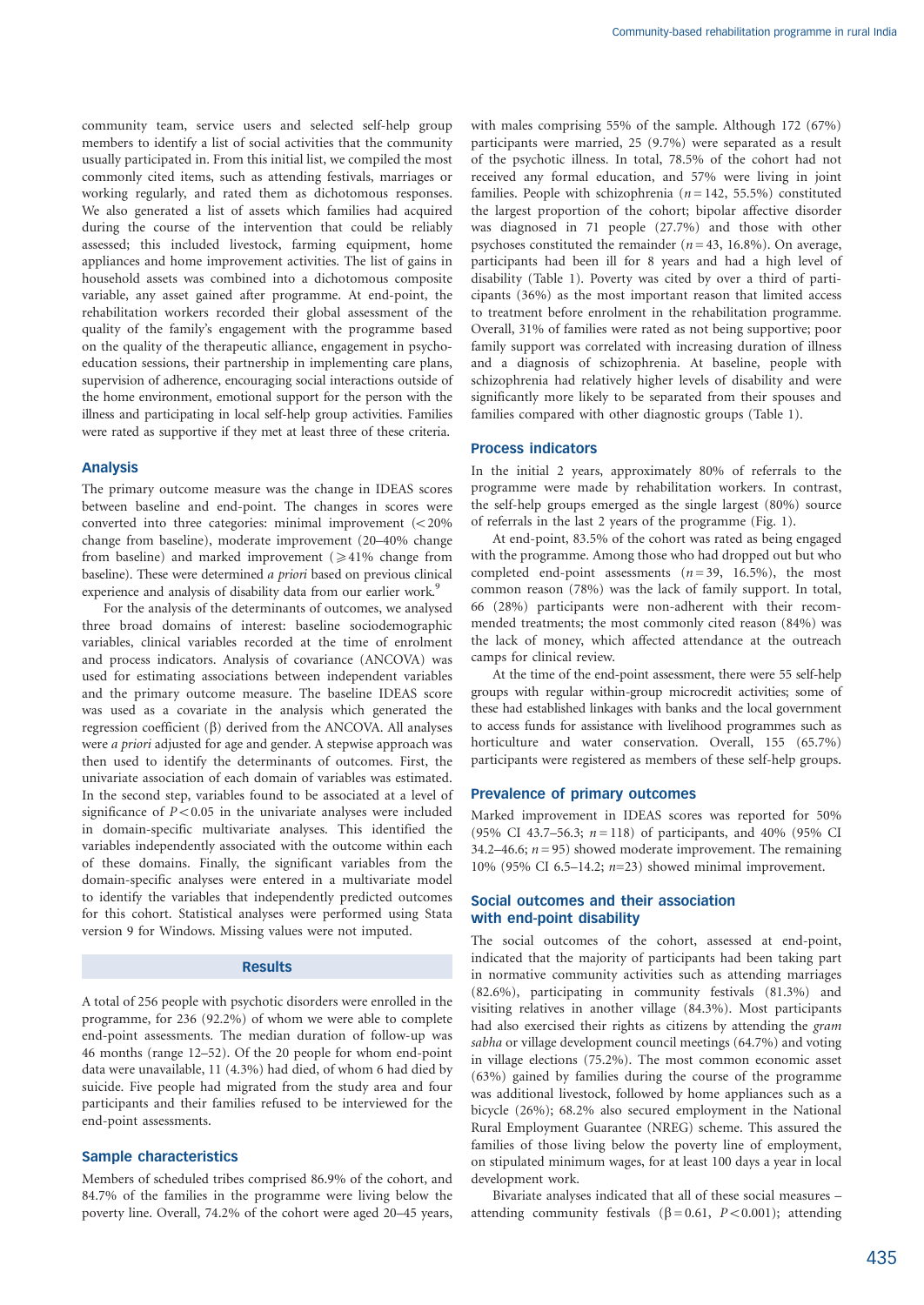| <b>Table 1</b> Baseline characteristics of the sample disaggregated by diagnosis <sup>a</sup> ( $n = 236$ )               |                                    |                                           |                                     |                              |
|---------------------------------------------------------------------------------------------------------------------------|------------------------------------|-------------------------------------------|-------------------------------------|------------------------------|
|                                                                                                                           | Schizophrenia<br>$(n = 128) n$ (%) | <b>Bipolar disorder</b><br>$(n=68) n$ (%) | Other psychosis<br>$(n = 40) n$ (%) | <b>Test</b>                  |
| Age, years                                                                                                                |                                    |                                           |                                     |                              |
| $\leq 30$                                                                                                                 | 46 (35.9)                          | 22 (32.4)                                 | 11(27.5)                            | $\gamma^2$ = 4.3, P = 0.37   |
| $31 - 40$                                                                                                                 | 41 (32.0)                          | 26 (38.2)                                 | 20 (50.0)                           |                              |
| $\geqslant$ 41                                                                                                            | 41 (32.0)                          | 20 (29.4)                                 | 9(22.5)                             |                              |
| Gender                                                                                                                    |                                    |                                           |                                     |                              |
| Female                                                                                                                    | 49 (38.3)                          | 31(45.6)                                  | 15(37.5)                            | $\gamma^2$ = 1.14, P = 0.58  |
| Male                                                                                                                      | 79 (61.7)                          | 37 (54.4)                                 | 25 (62.5)                           |                              |
| Formal education                                                                                                          |                                    |                                           |                                     |                              |
| Non-literate                                                                                                              | 111 (86.7)                         | 56 (82.4)                                 | 34 (85.0)                           | $\gamma^2$ = 0.671, P = 0.73 |
| I iterate                                                                                                                 | 17 (13.3)                          | 12(17.6)                                  | 6(15.0)                             |                              |
| Marital status                                                                                                            |                                    |                                           |                                     |                              |
| Never married                                                                                                             | 20 (15.6)                          | 10(14.7)                                  | 3(7.5)                              | $\gamma^2$ = 17.2, exact     |
| Married                                                                                                                   | 82 (64.1)                          | 53 (77.9)                                 | 37 (92.5)                           | $P = 0.001$                  |
| Separated/widowed                                                                                                         | 26 (20.3)                          | 5(7.4)                                    | 0(0)                                |                              |
| Family type <sup>b</sup>                                                                                                  |                                    |                                           |                                     |                              |
| Extended nuclear                                                                                                          | 40 (31.5)                          | 29 (42.6)                                 | 20 (50.0)                           | $\gamma^2$ = 5.35, P = 0.07  |
| Joint                                                                                                                     | 87 (68.5)                          | 39 (57.4)                                 | 20 (50.0)                           |                              |
| Economic status                                                                                                           |                                    |                                           |                                     |                              |
| Below poverty line                                                                                                        | 117 (91.4)                         | 63 (92.6)                                 | 37 (92.5)                           | $\gamma^2$ = 0.12, exact     |
| Above poverty line                                                                                                        | 11(8.6)                            | 5(7.4)                                    | 3(7.5)                              | $P = 0.10$                   |
| Duration of illness, months                                                                                               |                                    |                                           |                                     |                              |
| $\leq 24$                                                                                                                 | 13 (10.2)                          | 4(5.9)                                    | 1(2.5)                              | $\gamma^2$ = 10.7, exact     |
| $25 - 60$                                                                                                                 | 29 (22.7)                          | 22 (32.4)                                 | 19 (47.5)                           | $P = 0.03$                   |
| $\geq 61$                                                                                                                 | 86 (67.2)                          | 42 (61.8)                                 | 20 (50.0)                           |                              |
| Baseline disability (IDEAS)                                                                                               |                                    |                                           |                                     |                              |
| Severe                                                                                                                    | 73 (57.0)                          | 27 (39.7)                                 | 25 (62.5)                           | $\gamma^2$ = 7.11, P = 0.03  |
| Mild-moderate                                                                                                             | 55 (43.0)                          | 41 (60.3)                                 | 15(37.5)                            |                              |
| IDEAS, Indian Disability Evaluation and Assessment Scale.<br>a. All percentages are column percentages.<br>b. $n = 235$ . |                                    |                                           |                                     |                              |

marriages ( $\beta = 0.82$ ,  $P < 0.001$ ); visiting relatives ( $\beta = 0.84$ ,  $P<0.001$ ); attending gram sabhas ( $\beta$  = 0.60, P < 0.001); voting in local elections ( $\beta = 0.59$ ,  $P < 0.001$ ); acquiring new economic assets ( $\beta$  = 0.61, P < 0.001); and access to the NREG ( $\beta$  = 0.67,  $P<0.001$ ) – were closely correlated with the primary outcome. This confirms that the measures of disability and social functioning overlap significantly. These findings also suggest convergent validity of our primary outcome.



## Determinants of outcome

Among the sociodemographic factors at entry, univariate analyses indicated that being married was associated with better outcome, whereas not having received any formal education, lack of family support and poverty limiting access to care before enrolment in the programme predicted a poorer outcome. Of the baseline clinical variables, the diagnosis of schizophrenia, an increasing duration of the illness and a higher baseline IDEAS score predicted poor outcomes (Table 2). On multivariate analysis, the diagnosis of schizophrenia, lack of formal education, lack of family support and being separated emerged as independent predictors of poor outcome.

The univariate analyses of the process indicators indicated that dropping out from the programme was associated with poor outcome, whereas medication adherence, active membership in self-help groups and families engaged with the programme were determinants of good outcomes (Table 3). Multivariate analysis of the process indicator domain showed that all these variables remained independently associated with outcome.

The final multivariate analysis identified lower baseline disability, adherence to prescribed medications, having a family engaged with the programme and being a member of a self-help groups as independent predictors of good outcomes. On the other hand, having a diagnosis of schizophrenia, not having any formal education and dropping out of the programme were independent predictors of poorer outcome.

## **Discussion**

# Outcomes and affective components of communitybased rehabilitation

Psychotic disorders pose a substantial burden of disability in lowand middle-income countries<sup>13</sup> and providing effective, affordable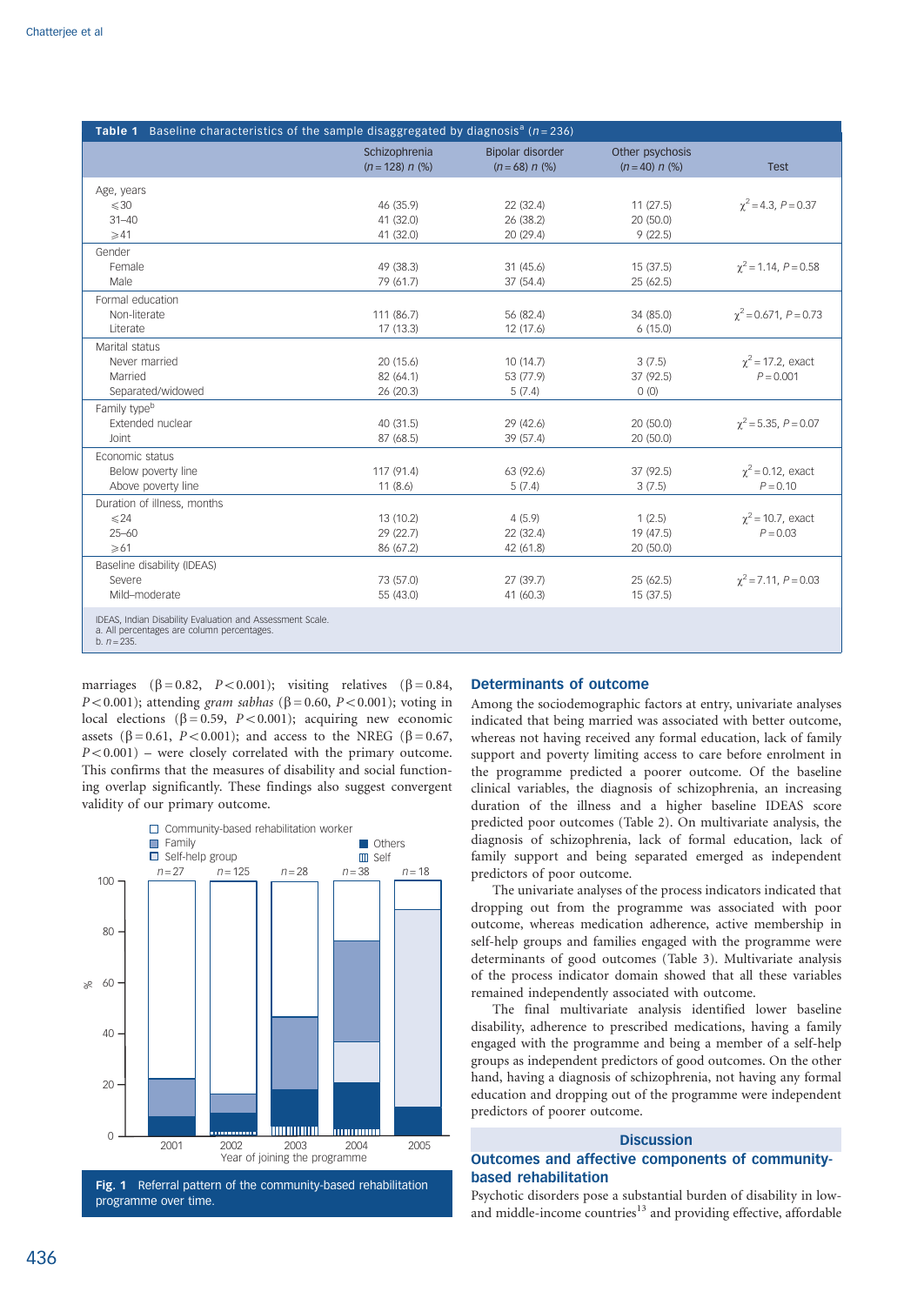| <b>Table 2</b> Baseline sociodemographic and clinical variables predicting outcome <sup>a</sup> ( $n = 236$ )         |                                        |                                 |                                        |             |                          |  |
|-----------------------------------------------------------------------------------------------------------------------|----------------------------------------|---------------------------------|----------------------------------------|-------------|--------------------------|--|
|                                                                                                                       | Change in baseline IDEAS scores, n (%) |                                 |                                        |             |                          |  |
|                                                                                                                       | $<$ 20%,<br>no improvement             | 20-40%, moderate<br>improvement | $\geqslant$ 41%, marked<br>improvement | Coefficient | $\boldsymbol{P}$         |  |
| Gender                                                                                                                |                                        |                                 |                                        |             |                          |  |
| Female                                                                                                                | 8(8.4)                                 | 37 (39.0)                       | 50 (52.6)                              | 0.03        | 0.70                     |  |
| Male                                                                                                                  | 15 (10.6)                              | 58 (41.1)                       | 68 (48.2)                              | ref.        | $\equiv$                 |  |
| Age, years                                                                                                            |                                        |                                 |                                        |             |                          |  |
| $\leq 30$                                                                                                             | 6(7.6)                                 | 34 (43.0)                       | 39 (49.4)                              | 0.04        | 0.72                     |  |
| $31 - 40$                                                                                                             | 12 (13.8)                              | 29 (33.3)                       | 46 (52.9)                              | $-0.03$     | 0.74                     |  |
| $\geqslant$ 41                                                                                                        | 5(7.1)                                 | 32 (45.7)                       | 33 (47.1)                              | ref.        | $\equiv$                 |  |
| Marital status                                                                                                        |                                        |                                 |                                        |             |                          |  |
| Un-married                                                                                                            | 4(12.1)                                | 20 (60.6)                       | 9(27.3)                                | 0.14        | 0.39                     |  |
| Married                                                                                                               | 12(7.0)                                | 58 (33.7)                       | 102 (59.3)                             | 0.52        | < 0.001                  |  |
| Separated/widowed                                                                                                     | 7(22.6)                                | 17 (54.8)                       | 7(22.6)                                | ref.        | $\qquad \qquad -$        |  |
| Formal education                                                                                                      |                                        |                                 |                                        |             |                          |  |
| Non-literate                                                                                                          | 23 (11.4)                              | 85 (42.3)                       | 93 (46.3)                              | $-0.40$     | 0.001                    |  |
| Literate                                                                                                              | $\overline{0}$                         | 10 (28.6)                       | 25 (71.4)                              | ref.        | $\equiv$                 |  |
| ICD-10 diagnosis                                                                                                      |                                        |                                 |                                        |             |                          |  |
| Schizophrenia                                                                                                         | 17 (13.3)                              | 64 (50.0)                       | 47 (36.7)                              | $-0.49$     | < 0.001                  |  |
| Bipolar disorder                                                                                                      | 4(5.9)                                 | 23 (33.8)                       | 41 (60.3)                              | $-0.22$     | 0.08                     |  |
| Other psychosis                                                                                                       | 2(5.0)                                 | 8(20.0)                         | 30 (75.0)                              | ref.        | $\overline{\phantom{0}}$ |  |
| Duration of illness, months                                                                                           |                                        |                                 |                                        |             |                          |  |
| $\leq 24$                                                                                                             | $\Omega$                               | 11(61.1)                        | 7(38.9)                                | $-0.02$     | 0.91                     |  |
| $25 - 60$                                                                                                             | 5(7.1)                                 | 24 (34.3)                       | 41 (58.6)                              | 0.13        | 0.17                     |  |
| $\geqslant 61$                                                                                                        | 18 (12.2)                              | 60 (40.5)                       | 70 (47.3)                              | ref.        |                          |  |
| Poverty limiting access to treatment                                                                                  |                                        |                                 |                                        |             |                          |  |
| Yes                                                                                                                   | 13 (15.3)                              | 41 (48.2)                       | 31 (36.5)                              | $-0.30$     | < 0.001                  |  |
| N <sub>O</sub>                                                                                                        | 10(6.6)                                | 54 (35.8)                       | 87 (57.6)                              | ref.        |                          |  |
| Family support                                                                                                        |                                        |                                 |                                        |             |                          |  |
| Poor                                                                                                                  | 14 (18.9)                              | 37 (50.0)                       | 23 (31.1)                              | $-0.39$     | < 0.001                  |  |
| Good                                                                                                                  | 9(5.6)                                 | 58 (35.8)                       | 95 (58.6)                              | ref.        |                          |  |
| IDEAS, Indian Disability Evaluation and Assessment Scale; ref., reference.<br>a. All percentages are row percentages. |                                        |                                 |                                        |             |                          |  |

Table 3 Programme determinants of outcomes<sup>a</sup> Change in baseline IDEAS scores, n (%)  $<$  20%, no improvement 20–40%, moderate improvement Duration of service contact,<sup>b</sup> years

| Duration of service contact, <sup>b</sup> years                                                                                                           |           |           |            |         |         |
|-----------------------------------------------------------------------------------------------------------------------------------------------------------|-----------|-----------|------------|---------|---------|
| $\lt2$                                                                                                                                                    | 3(6.7)    | 23(51.1)  | 19 (42.2)  | $-0.08$ | 0.48    |
| $2 - 3$                                                                                                                                                   | 2(6.1)    | 7(21.2)   | 24 (72.7)  | 0.28    | 0.02    |
| $\geqslant$ 3.1                                                                                                                                           | 18 (11.4) | 65(41.1)  | 75 (47.5)  | ref.    |         |
| Medication adherence <sup>b</sup>                                                                                                                         |           |           |            |         |         |
| Yes                                                                                                                                                       | 2(1.2)    | 61(36.1)  | 106(62.7)  | 0.77    | < 0.001 |
| <b>No</b>                                                                                                                                                 | 21(31.8)  | 34 (51.5) | 11(16.7)   | ref.    |         |
| Status of follow-upb                                                                                                                                      |           |           |            |         |         |
| Dropped out                                                                                                                                               | 18 (46.2) | 19 (48.6) | 2(2.7)     | $-0.95$ | < 0.001 |
| Continued follow-up and planned discharge                                                                                                                 | 5(2.6)    | 76 (38.8) | 116 (58.7) | ref.    |         |
| Family engagement <sup>c</sup>                                                                                                                            |           |           |            |         |         |
| Present                                                                                                                                                   | 7(3.9)    | 63 (34.6) | 112(61.5)  | 0.76    | < 0.001 |
| Absent                                                                                                                                                    | 16(29.6)  | 32(59.3)  | 6(11.1)    | ref.    |         |
| Membership in self-help groups <sup>c</sup>                                                                                                               |           |           |            |         |         |
| Yes                                                                                                                                                       | 4(2.6)    | 57 (36.8) | 94 (60.7)  | 0.52    | < 0.001 |
| <b>No</b>                                                                                                                                                 | 19(23.5)  | 38 (46.9) | 24 (29.7)  | ref.    |         |
| IDEAS, Indian Disability Evaluation and Assessment Scale; ref., reference.<br>a. All percentages are row percentages.<br>b. $n = 235$ .<br>c. $n = 236$ . |           |           |            |         |         |

and acceptable services in resource-constrained settings is a global mental health priority.<sup>5</sup> The Pati programme demonstrates that service provision is feasible in such a setting with a cadre of local community health workers being frontline care providers. The programme was acceptable to service users as indicated by the high level of engagement over nearly 4 years of follow-up, the involvement and endorsement of the programme by the community and increasing referrals from community-based selfhelp groups in the later years of the programme (Fig 2). The programme facilitated the social participation of people with

 $>40%$ , marked

improvement Coefficient P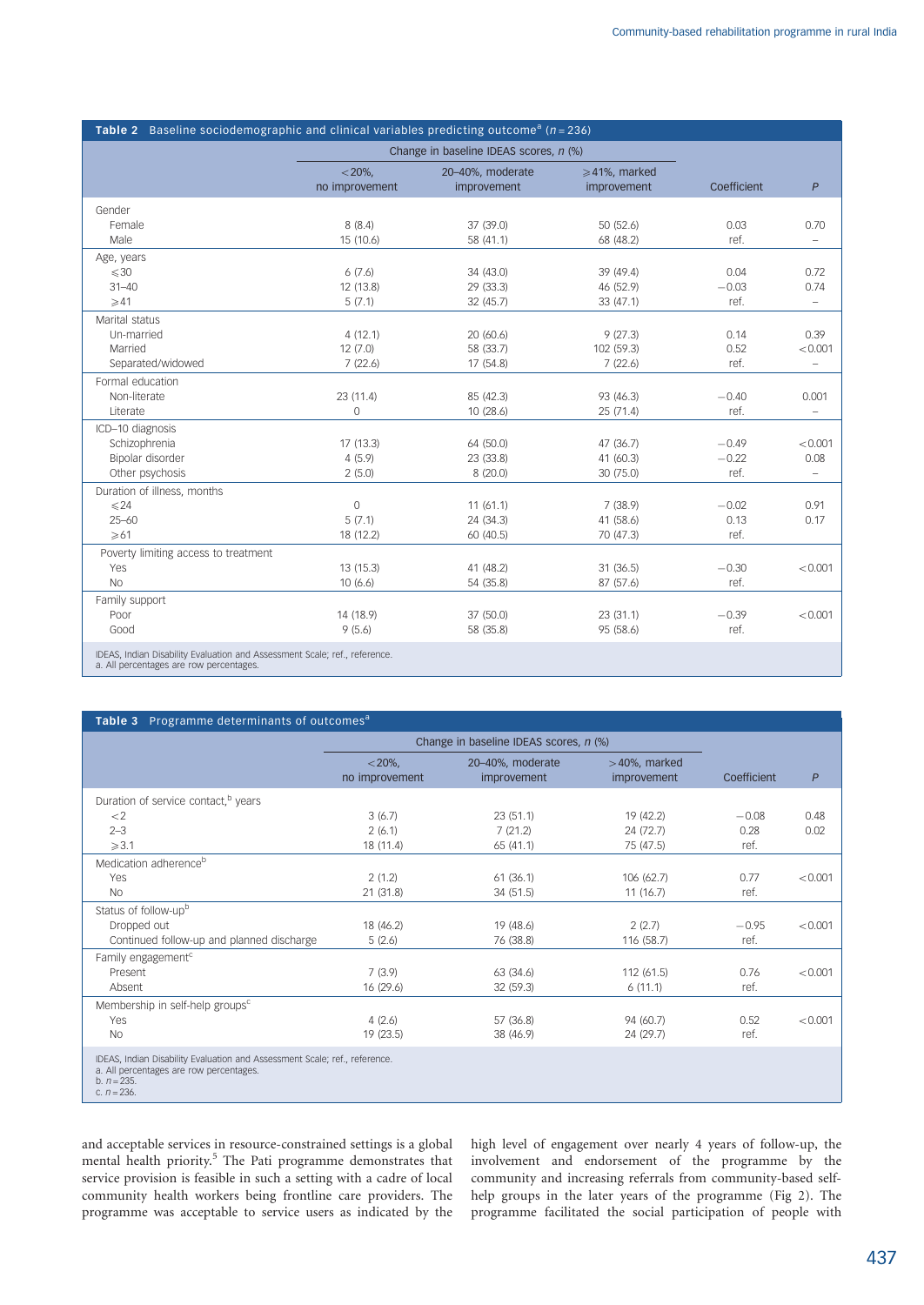| Table 4 Final multivariate model of independent variables associated with improvement $(n=236)$ |                       |         |                    |  |
|-------------------------------------------------------------------------------------------------|-----------------------|---------|--------------------|--|
|                                                                                                 | Coefficient $(\beta)$ | P       | 95% CI             |  |
| Gender                                                                                          |                       |         |                    |  |
| Female                                                                                          | 0.03                  | 0.68    | $-0.11$ to 0.16    |  |
| Male                                                                                            | ref.                  |         |                    |  |
| Age, years                                                                                      |                       |         |                    |  |
| $\leq 30$                                                                                       | $-0.08$               | 0.42    | $-0.27$ to 0.11    |  |
| $31 - 40$                                                                                       | $-0.07$               | 0.32    | $-0.26$ to 0.11    |  |
| $\geqslant$ 41                                                                                  | ref.                  |         |                    |  |
| IDEAS baseline disability score                                                                 | $-0.17$               | 0.004   | $-0.28$ to $-0.05$ |  |
| Formal education                                                                                |                       |         |                    |  |
| Non-literate                                                                                    | $-0.23$               | 0.01    | $-0.41$ to $-0.05$ |  |
| Literate                                                                                        | ref.                  |         |                    |  |
| Diagnosis                                                                                       |                       |         |                    |  |
| Schizophrenia                                                                                   | $-0.51$               | < 0.001 | $-0.69$ to $-0.33$ |  |
| Bipolar affective disorder                                                                      | $-0.21$               | 0.03    | $-0.41$ to $-0.02$ |  |
| Other psychosis                                                                                 | ref.                  |         |                    |  |
| Family engagement                                                                               |                       |         |                    |  |
| Present                                                                                         | 0.21                  | 0.02    | 0.03 to 0.40       |  |
| Absent                                                                                          | ref.                  |         |                    |  |
| Medication adherence                                                                            |                       |         |                    |  |
| Yes                                                                                             | 0.42                  | < 0.001 | 0.21 to 0.63       |  |
| N <sub>o</sub>                                                                                  | ref.                  |         |                    |  |
| Status of follow-up                                                                             |                       |         |                    |  |
| Dropped out                                                                                     | $-0.30$               | 0.02    | $-0.55$ to $-0.06$ |  |
| Continued follow-up and planned discharge                                                       | ref.                  |         |                    |  |
| Member of a self-help group                                                                     |                       |         |                    |  |
| Yes                                                                                             | 0.20                  | 0.01    | 0.05 to 0.36       |  |
| <b>No</b>                                                                                       | ref.                  |         |                    |  |
| IDEAS, Indian Disability Evaluation and Assessment Scale; ref., reference.                      |                       |         |                    |  |

psychotic disorders and helped address their economic concerns through linkages with existing employment schemes and microcredit facilities. Social disadvantage (as indicated by lack of education) and inadequate family engagement with the programme predicted poorer functional outcomes, as reported from another long-term outcome study in India.<sup>14</sup>

Two components of the community-based package emerged as being independent predictors of favourable outcomes: adherence to psychotropic medication and participation in self-help groups. Medication adherence has recently been demonstrated to be effective in reducing disability in a community cohort of people with schizophrenia in rural India.<sup>15</sup> A combination of methods, accessible and home-based services, psychoeducation, enlisting family and community support, were used to promote adherence and engagement with services. There are close conceptual similarities of the inclusive community-based rehabilitation services in this programme and the capability-oriented recovery approach.16

Our study adds to the limited evidence<sup>17</sup> on the impact of community-oriented service delivery models for people with psychotic disorders in low- and middle-income countries in three respects. First, our results add to the evidence that the community-based rehabilitation approach is a feasible and acceptable model of service provision for people with psychotic disorders in a particularly challenging rural setting in India. Second, the study provides a template of the structure, content and process of service delivery that can be replicated. Finally, the results underline the benefits of health programmes engaging with local communities to maximise restoration of social roles of people with psychoses. In this case, access to microcredit facilities through self-help groups in Pati had mutual benefits for service users and the community. The self-help groups were the structural basis of community support and members of the group took an increasingly active role in making referrals to the programme,

supported and gave practical assistance to families, and made preferential loans to people recovering from their illness to improve their livelihoods. Most importantly, these groups supported the social inclusion of people with psychosis in mainstream community activities and reduced discrimination. The community-based rehabilitation service was also reasonably successful in addressing some of the common barriers to equitable access in health programmes such as female gender, poverty and belonging to a disadvantaged social group.

## Policy and research implications

Our study has a number of strengths that partially offset some of its limitations (see below). First, the study shows the importance and feasibility of monitoring routine process and outcome data in mental health services using existing human resources. Second, we have reported outcomes over a median of 4 years, the longest such period of follow-up of a health service programme from any low- and middle-income country. Third, the high rates of endpoint assessments ensure that the findings are not compromised by attrition bias. Fourth, unlike previous studies, which have focused on schizophrenia exclusively, this study describes the outcomes for people with a range of chronic psychotic disorders, which is more relevant for programme planning and implementation. Finally, in contrast to most existing studies, which define outcomes using clinical measures, we used broader outcome measures related to function, which were culturally valid and locally generated.

There are important policy and research implications of this programme for the planning of community services for people with severe mental disorders in low- and middle-income countries. The results provide evidence that community-based rehabilitation programmes relying primarily on non-specialist health workers are acceptable and feasible, and have an impact